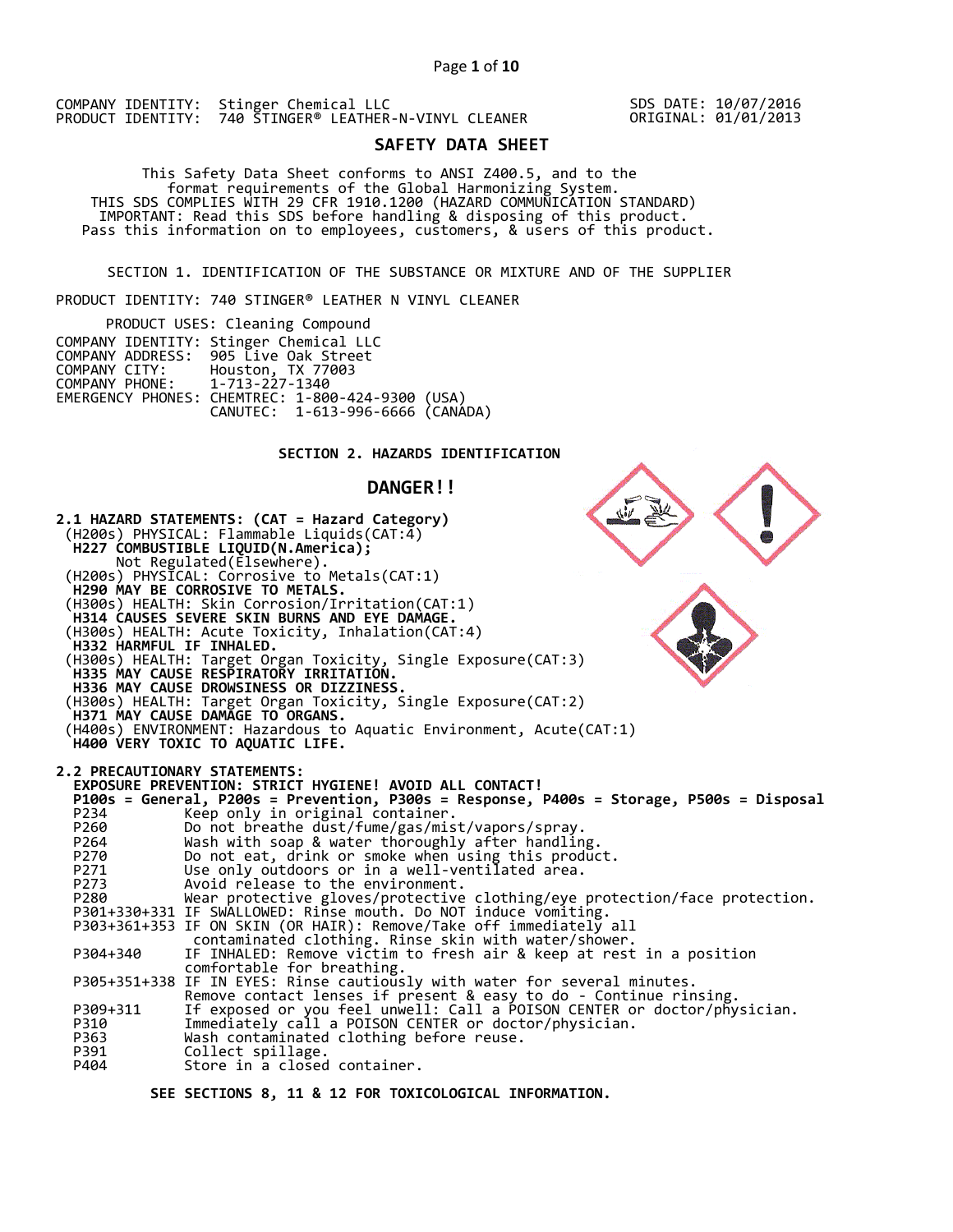## **SECTION 3. COMPOSITION/INFORMATION ON INGREDIENTS**

| WT %      |
|-----------|
| $75 - 85$ |
| 3-6       |
| $2 - 5$   |
| $2 - 4$   |
| $2 - 4$   |
|           |
| 0-3       |
|           |
| ค- 1      |
|           |

The specific chemical component identities and/or the exact component percentages of this material may be withheld as trade secrets. This information is made available to health professionals, employees, and designated representatives in accordance with the applicable provisions of 29 CFR 1910.1200̄ (I)(1). $\overline{\phantom{a}}$ 

TRACE COMPONENTS: Trace ingredients (if any) are present in < 1% concentration, (< 0.1% for potential carcinogens, reproductive toxins, respiratory tract mutagens, and sensitizers). None of the trace ingredients contribute significant additional hazards at the concentrations that may be present in this product. All pertinent hazard information has been provided in this document, per the requirements of the Federal Occupational Safety and Health Administration Standard (29 CFR 1910.1200), U.S. State equivalents, and Canadian Hazardous Materials Identification System Standard (CPR 4).

### **SECTION 4. FIRST AID MEASURES**

## **IN ALL CASES CONSULT A PHYSICIAN!**

4.1 MOST IMPORTANT SYMPTOMS/EFFECTS, ACUTE & CHRONIC: See Section 11 for symptoms/effects, acute & chronic.

4.2 GENERAL ADVICE:

 First Aid responders should pay attention to self-protection and use the recommended protective clothing (chemical resistant gloves, splash protection). If potential for exposure exists, refer to Section 8 for specific personal protective equipment.

4.3 EYE CONTACT:

 If this product enters the eyes, check for and remove any contact lenses. Open eyes while under gently running water. Use sufficient force to open eyelids. "Roll" eyes to expose more surface. <u>Minimum</u> flushing is for 15 minutes. Seek immediate medical attention.

4.4 SKIN CONTACT:

 If the product contaminates the skin, immediately begin decontamination with running water. <u>Minimum</u> flushing is for 15 minutes. Remove contaminated clothing, taking care not to contaminate eyes. If skin becomes irritated and irritation persists, medical attention may be necessary. Wash contaminated clothing before reuse, discard contaminated shoes.

4.5 INHALATION:

 After high vapor exposure, remove to fresh air. If breathing is difficult, give oxygen. If breathing has stopped, trained personnel should immediately begin artificial respiration. If the heart has stopped, trained personnel should immediately begin cardiopulmonary resuscitation (CPR). Seek immediate medical attention.

4.6 SWALLOWING:

 If swallowed, CALL PHYSICIAN OR POISON CONTROL CENTER FOR MOST CURRENT INFORMATION. If professional advice is not available, give two glasses of water to drink. DO NOT INDUCE VOMITING. Never induce vomiting or give liquids to someone who is unconscious, having convulsions, or unable to swallow. Seek immediate medical attention.

4.7 RESCUERS: Victims of chemical exposure must be taken for medical attention. Rescuers should be taken for medical attention, if necessary. Take a copy of label and SDS to physician or health professional with victim.

4.8 NOTES TO PHYSICIAN:

 There is no specific antidote. Treatment of overexposure should be directed at the control of symptoms and the clinical condition of the patient. Any material aspirated during vomiting may cause lung injury. Therefore, emesis should not be induced mechanically or pharmacologically. If it is considered necessary to evacuate the stomach contents, this should be done by means least likely to cause aspiration (such as: Gastric lavage after endotracheal intubation).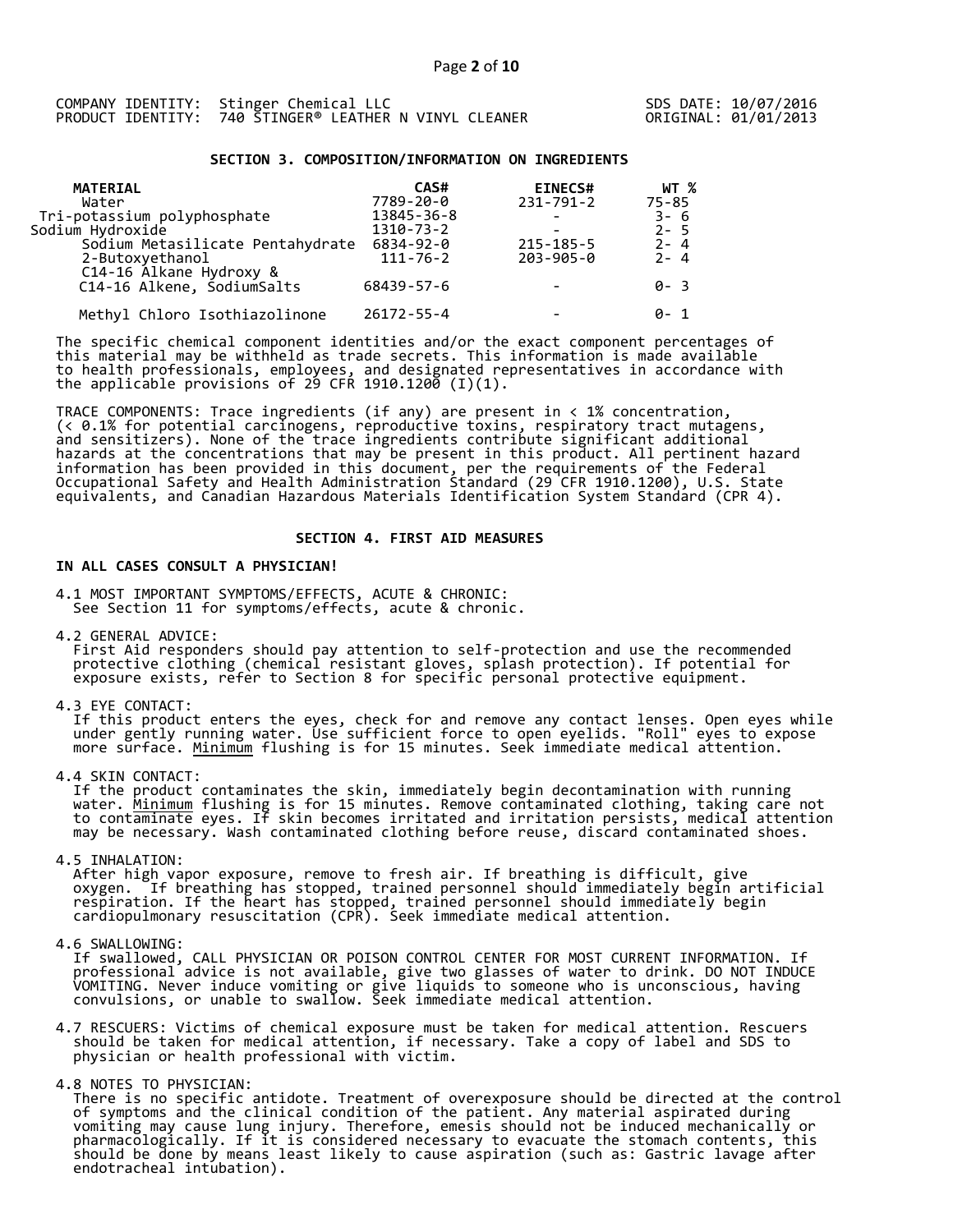SDS DATE: 10/07/2016 ORIGINAL: 01/01/2013

#### **SECTION 5. FIRE FIGHTING MEASURES**

5.1 FIRE & EXPLOSION PREVENTIVE MEASURES: NO open flames. Above flash point, use a closed system, ventilation,

- 5.2 SUITABLE (& UNSUITABLE) EXTINGUISHING MEDIA: Use dry powder, alcohol-resistant foam, water spray, carbon dioxide.
- 5.3 SPECIAL PROTECTIVE EQUIPMENT & PRECAUTIONS FOR FIRE FIGHTERS: Water spray may be ineffective on fire but can protect fire-fighters & cool closed containers. Use fog nozzles if water is used. Do not enter confined fire-space without full bunker gear. (Helmet with face shield, bunker coats, gloves & rubber boots).

5.4 SPECIFIC HAZARDS OF CHEMICAL & HAZARDOUS COMBUSTION PRODUCTS: COMBUSTIBLE! Isolate from oxidizers, heat, & open flame. Closed containers may explode if exposed to extreme heat. Applying to hot surfaces requires special precautions. Empty container very hazardous! Continue all label precautions!

### **SECTION 6. ACCIDENTAL RELEASE MEASURES**

- 6.1 SPILL AND LEAK RESPONSE AND ENVIRONMENTAL PRECAUTIONS: Uncontrolled releases should be responded to by trained personnel using pre-planned procedures. No action shall be taken involving personal risk without suitable training. Keep unnecessary and unprotected personnel from entering spill area. Do not touch or walk through material. Avoid breathing vapor or mist. Provide adequate ventilation. Proper protective equipment should be used. In case of a spill, clear the affected area, protect people, and respond with trained personnel. ELIMINATE all ignition sources (no smoking, flares, sparks, or flames in immediate area).
- 6.2 PERSONAL PRECAUTIONS, PROTECTIVE EQUIPMENT, EMERGENCY PROCEDURES: The proper personal protective equipment for incidental releases (such as: 1 Liter of the product released in a well-ventilated area), use impermeable gloves, they should be Level B: **triple-gloves (rubber gloves and nitrile gloves over latex gloves), chemical resistant suit and boots, hard-hat, and Self-Contained Breathing Apparatus** specific for the material handled, goggles, face shield, and appropriate body protection. In the event of a large release, use impermeable gloves, specific for the material handled, chemically resistant suit and boots, and hard hat, and Self-Contained Breathing Apparatus or respirator.

 Personal protective equipment are required wherever engineering controls are not adequate or conditions for potential exposure exist. Select NIOSH/MSHA approved based on actual or potential airborne concentrations in accordance with latest OSHA and/or ANSI recommendations.

6.3 ENVIRONMENTAL PRECAUTIONS:

 Stop spill at source. Construct temporary dikes of dirt, sand, or any appropriate readily available material to prevent spreading of the material. Close or cap valves and/or block or plug hole in leaking container and transfer to another container. Keep from entering storm sewers and ditches which lead to waterways, and if necessary, call the local fire or police department for immediate emergency assistance.

- 6.4 METHODS AND MATERIAL FOR CONTAINMENT & CLEAN-UP:
- Absorb spilled liquid with polypads or other suitable absorbent materials. If necessary, neutralize using suitable buffering material, (acid with soda ash or base with phosphoric acid), and test area with litmus paper to confirm neutralization. Clean up with non-combustible absorbent (such as: sand, soil, and so on). Shovel up and place all spill residue in suitable containers. dispose of at an appropriate waste disposal facility according to current applicable laws and regulations and product characteristics at time of disposal (see Section 13 - Disposal Considerations).

#### 6.5 NOTIFICATION PROCEDURES:

 In the event of a spill or accidental release, notify relevant authorities in accordance with all applicable regulations. US regulations require reporting release of this material to the environment which exceed the applicable reportable quantity or oil spills which could reach any waterway including intermittent dry creeks. The National Response Center can be reached at (800)424-8802.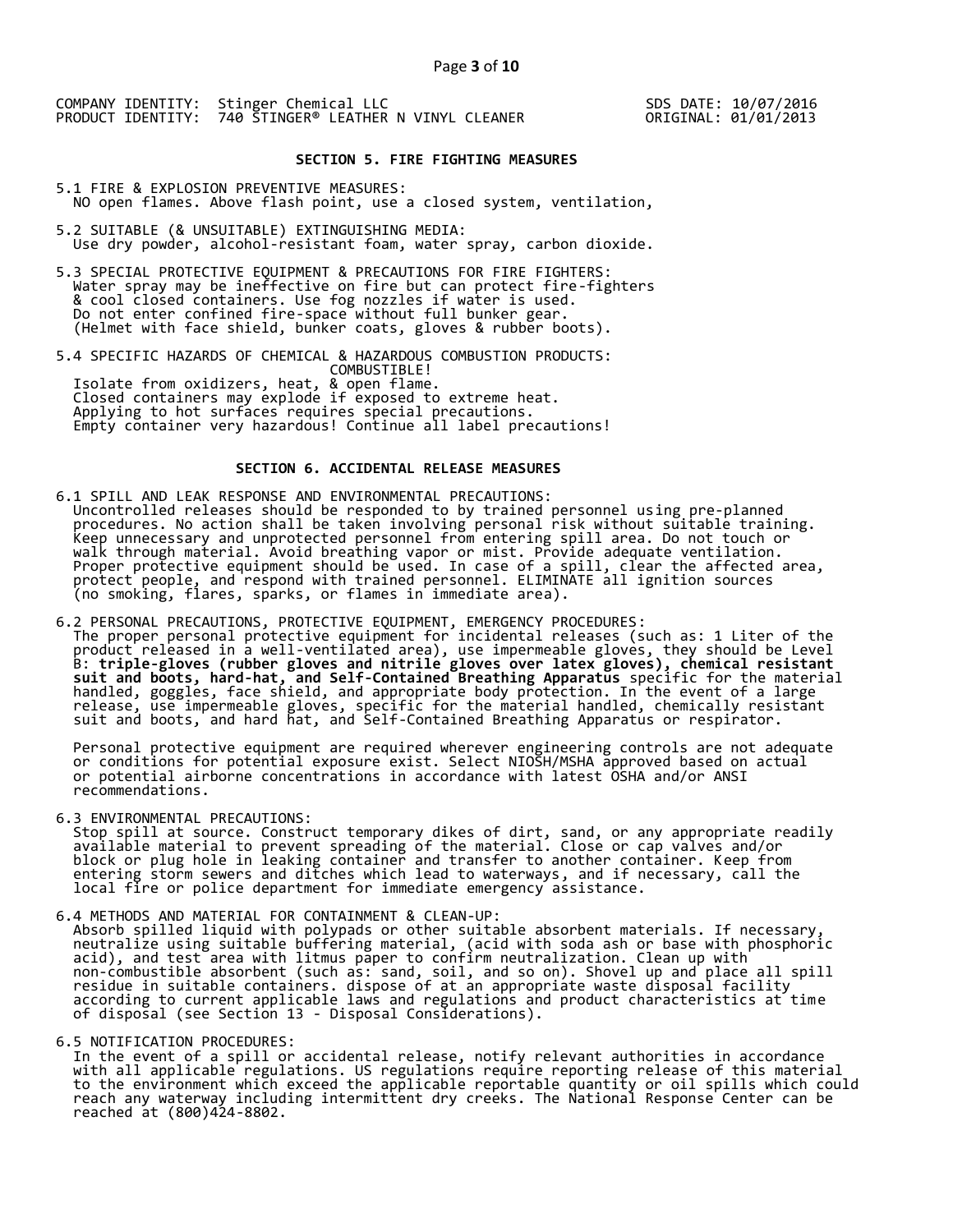SDS DATE: 10/07/2016 ORIGINAL: 01/01/2013

### **SECTION 7. HANDLING AND STORAGE**

7.1 PRECAUTIONS FOR SAFE HANDLING:

 Isolate from oxidizers, heat, & open flame. Use only with adequate ventilation. Avoid breathing of vapor or spray mist. Do not get in eyes, on skin or clothing. Consult Safety Equipment Supplier. Wear goggles, face shield, gloves, apron & footwear impervious to material. Wash clothing before reuse. Avoid free fall of liquid. Ground containers when transferring. Do not flame cut, braze, or weld. Empty container very hazardous! Continue all label precautions! NEVER pour water into this substance. When dissolving or diluting, always add it slowly to the water.

7.2 CONDITIONS FOR SAFE STORAGE, INCLUDING ANY INCOMPATIBILITIES:

 Keep separated from strong oxidants, strong acids, metals, food & feedstuffs. Keep cool.Keep dry. Keep inside a well-ventilated room. Store in an area having corrosion resistant concrete floor. Do not store above 49 C/120 F. Keep container tightly closed & upright when not in use to prevent leakage.

7.3 NONBULK: CONTAINERS:

 Store containers in a cool, dry location, away from direct sunlight, sources of intense heat, or where freezing is possible. Material should be stored in secondary containers or in a diked area, as appropriate. Store containers away from incompatible chemicals (see Section 10, Stability and Reactivity). Post warning and "NO SMOKING" signs in storage and use areas, as appropriate. Empty containers should be handled with care. Never store food, feed, or drinking water in containers which held this product.

7.4 BULK CONTAINERS:

 All tanks and pipelines which contain this material must be labeled. Perform routine maintenance on tanks or pipelines which contain this product. Report all leaks immediately to the proper personnel.

7.5 TANK CAR SHIPMENTS:

 Tank cars carrying this product should be loaded and unloaded in strict accordance with tank-car manufacturer's recommendation and all established on-site safety procedures. Appropriate personal protective equipment must be used (see Section 8, Engineering Controls and Personal Protective Equipment.). All loading and unloading equipment must be inspected, prior to each use. Loading and unloading operations must be attended, at all times. Tank cars must be level, brakes must be set or wheels must be locked or blocked prior to loading or unloading. Tank car (for loading) or storage tanks (for unloading) must be verified to be correct for receiving this product and be properly prepared, prior to starting the transfer operations. Hoses must be verified to be in the correct positions, before starting transfer operations. A sample (if required) must be taken and verified (if required) prior to starting transfer operations. All lines must be blown-down and purged before disconnecting them from the tank car or vessel.

7.6 PROTECTIVE PRACTICES DURING MAINTENANCE OF CONTAMINATED EQUIPMENT: Follow practices indicated in Section 6 (Accidental Release Measures). Make certain application equipment is locked and tagged-out safely. Always use this product in areas where adequate ventilation is provided. Collect all rinsates and dispose of according to applicable Federal, State, Provincial, or local procedures.

7.7 EMPTY CONTAINER WARNING:

 Empty containers may contain residue and can be dangerous. Do not attempt to refill or clean containers without proper instructions. Empty drums should be completely drained and safely stored until appropriately reconditioned or disposed. Empty containers should be taken for recycling, recovery, or disposal through suitably qualified or licensed contractor and in accordance with governmental regulations. **DO NOT PRESSURIZE, CUT, WELD, BRAZE, SOLDER, DRILL, GRIND, OR EXPOSE SUCH CONTAINERS TO HEAT, FLAME, SPARKS, STATIC ELECTRICITY, OR OTHER SOURCES OF IGNITION. THEY MAY BURST AND CAUSE INJURY OR DEATH.**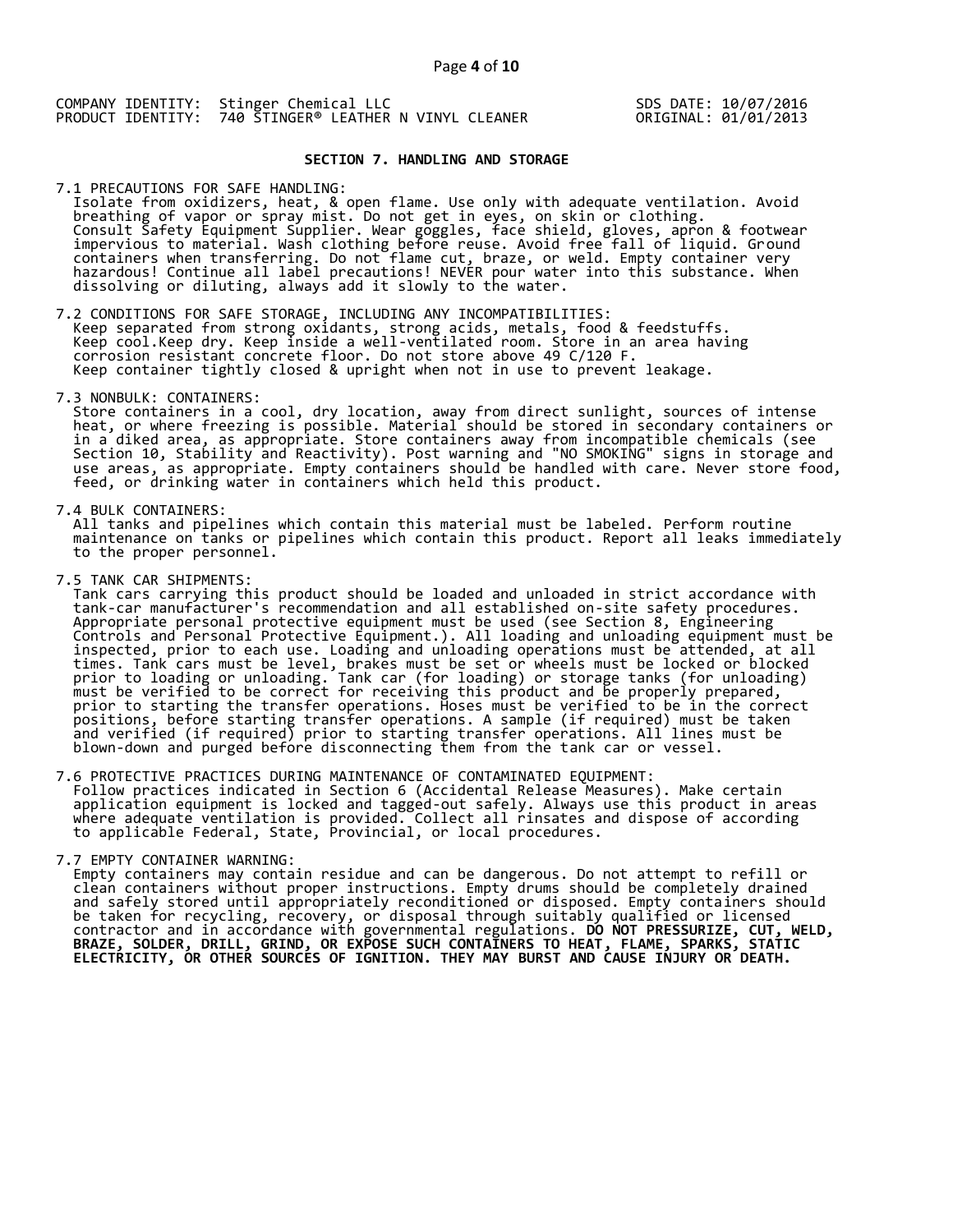SDSDATE: 10/07/2016 ORIGINAL: 01/01/2013

## **SECTION 8. EXPOSURE CONTROLS/PERSONAL PROTECTION**

| 8.1 EXPOSURE LIMITS:                       |                   |                |                          |                                |                  |
|--------------------------------------------|-------------------|----------------|--------------------------|--------------------------------|------------------|
| <b>MATERIAL</b>                            |                   | CAS#           | <b>EINECS#</b>           | TWA (OSHA)                     | TLV (ACGIH)      |
| Water                                      | 7732-18-5         |                | 231-791-2                | None Known                     | None Known       |
| Sodium Hydroxide                           | 1310-73-2         |                | $\overline{\phantom{a}}$ | None Known                     | None Known       |
| Sodium Metasilicate Pentahydrate           | 6834-92-0         |                | 215-185-5                | None Known                     | None Known       |
| Tri-potassium polyphosphate                | 13845-36-8        |                | $\overline{\phantom{a}}$ | None Known                     | None Known       |
| 2-Butoxyethanol<br>C14-16 Alkane Hydroxy & |                   | $111 - 76 - 2$ | 203-905-0                | 50 ppm S                       | 20 ppm S         |
| C14-16 Alkene, Sodium Salts                | 68439-57-6        |                | $\overline{\phantom{a}}$ | None Known                     | None Known       |
| Methyl Chloro Isothiazolinone              | 26172-55-4        |                | $\overline{\phantom{a}}$ | None Known                     | None Known       |
| <b>MATERIAL</b><br>Sodium Hydroxide        | CAS#<br>1310-73-2 | <b>EINECS#</b> | <b>CEILING</b><br>2 ppm  | STEL(OSHA/ACGIH)<br>None Known | <b>HAP</b><br>No |

This product contains no EPA Hazardous Air Pollutants (HAP) in amounts  $> 0.1\%$ .

#### **8.2 APPROPRIATE ENGINEERING CONTROLS:**

#### RESPIRATORY EXPOSURE CONTROLS

 Airborne concentrations should be kept to lowest levels possible. If vapor, dust or mist is generated and the occupational exposure limit of the product, or any component of the product, is exceeded, use appropriate NIOSH or MSHA approved air purifying or air-supplied respirator authorized in 29 CFR 1910.134, European Standard EN 149, or applicable State regulations, after determining the airborne concentration of the contaminant. Air supplied respirators should always be worn when airborne concentration of the contaminant or oxygen content is unknown. Maintain airborne contaminant concentrations below exposure limits. If adequate ventilation is not available or there is potential for airborne exposure above the exposure limits, a respirator may be worn up to the respirator exposure limitations, check with respirator equipment manufacturer's recommendations/limitations. For particulates, a particulate respirator (NIOSH Type N95 or better filters) may be worn. If oil particles (such as: lubricants, cutting fluids, glycerine, and so on) are present, use a NIOSH Type R or P filter. For a higher level of protection, use positive pressure supplied air respiration protection or Self-Contained Breathing Apparatus or if oxygen levels are below 19.5% or are unknown.

 EMERGENCY OR PLANNED ENTRY INTO UNKNOWN CONCENTRATIONS OR IDLH CONDITIONS Positive pressure, full-face piece Self-Contained Breathing Apparatus; or positive pressure, full-face piece Self-Contained Breathing Apparatus with an auxilliary positive pressure Self-Contained Breathing Apparatus.

VENTILATION<br>LOCAL EXHAUST: Necessary MECHANICAL (GENERAL): Necessary SPECIAL: None OTHER: None Please refer to ACGIH document, "Industrial Ventilation, A Manual of Recommended Practices", most recent edition, for details.

## **8.3 INDIVIDUAL PROTECTION MEASURES, SUCH AS PERSONAL PROTECTIVE EQUIPMENT:**

#### EYE PROTECTION:

 Safety eyewear complying with an approved standard should be used when a risk assessment indicates this is necessary to avoid exposure to liquid splashes, mists or dusts. If contact is possible, chemical splash goggles should be worn, when a higher degree of protection is necessary, use splash goggles or safety glasses. Face-shields are recommended when the operation can generate splashes, sprays or mists.

#### HAND PROTECTION:

 Use gloves chemically resistant to this material. Glove must be inspected prior to use. Preferred examples: Butyl rubber, Chlorinated Polyethylene, Polyethylene, Ethyl vinyl alcohol laminate ("EVAL"), Polyvinyl alcohol ("PVA"). Examples of acceptable glove barrier materials include: Natural rubber ("latex"), Neoprene, Nitrile/butadiene rubber ("nitrile") or ("NBR"), Polyvinyl chloride ("PVC") or "vinyl"), Viton. Chemical-resistant, impervious gloves complying with an approved standard should be worn at all times when handling chemical products if a risk assessment indicates this is necessary. Considering the parameters specified by the glove manufacturer, check during use that the gloves are still retaining their protective properties. It should be noted that the time to breakthrough for any glove material may be different for different glove manufacturers. In the case of mixtures, consisting of several substances, the protection time of the gloves cannot be accurately estimated. Use proper glove removal technique (without touching glove's outer surface) to avoid skin contact with this product. Dispose of contaminated gloves after use in accordance with applicable laws and good practices. Wash and dry hands.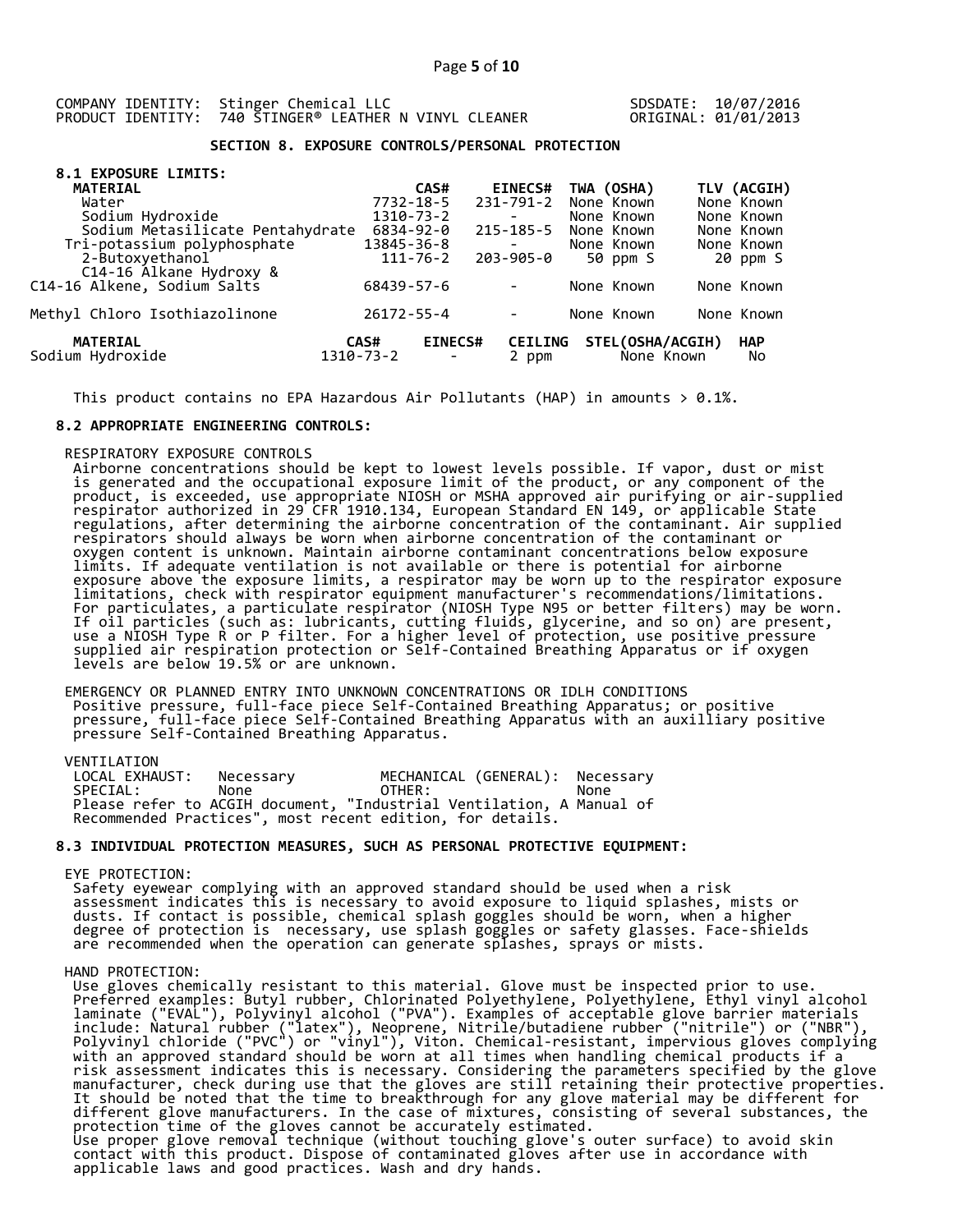SDSDATE:10/07/2016 ORIGINAL: 01/01/2013

#### **SECTION 8. EXPOSURE CONTROLS/PERSONAL PROTECTION (CONTINUED)**

BODY PROTECTION:

 Use body protection appropriate for task. Cover-all, rubber aprons, or chemical protective clothing made from impervious materials are generally acceptable, depending on the task.

WORK & HYGIENIC PRACTICES:

 Wash hands, forearms and face thoroughly after handling chemical products, before eating, smoking and using toilet facilities and at the end of the working period. Provide readily accessible eye wash stations & safety showers. Remove clothing that becomes contaminated. Destroy contaminated leather articles. Launder or discard contaminated clothing.

## **SECTION 9. PHYSICAL & CHEMICAL PROPERTIES**

| APPEARANCE:                                           | Liquid, Green                    |
|-------------------------------------------------------|----------------------------------|
| ODOR:                                                 | Citrus                           |
| ODOR THRESHOLD:                                       | Not Available                    |
| pH (Neutrality):                                      |                                  |
|                                                       |                                  |
|                                                       |                                  |
|                                                       |                                  |
|                                                       |                                  |
| FLAMMABILITY CLASSIFICATION:                          | Class III-A                      |
|                                                       |                                  |
|                                                       |                                  |
| VAPOR PRESSURE (mm of Hg)@20 C̀                       | 18.3                             |
| VAPOR DENSITY (air=1):                                | 0.690                            |
| GRAVITY @ 68/68 F / 20/20 C:                          |                                  |
| DENSITY:                                              | 1.023                            |
| SPECIFIC GRAVITY (Water=1):                           | 1.025                            |
| POUNDS/GALLON:                                        | 8.538                            |
| WATER SOLUBILITY:                                     | Appreciable                      |
| PARTITION COEFFICIENT (n-Octane/Water): Not Available |                                  |
| AUTO IGNITION TEMPERATURE:                            | 398 C / 750 F                    |
| DECOMPOSITION TEMPERATURE:                            | Not Available                    |
| TOTAL VOC'S (TVOC)*:                                  | 3.0 Vol% / 27.1 g/L / .2 Lbs/Gal |
| NONEXEMPT VOC'S (CVOC)*:                              | 3.0 Vol% / 27.1 g/L / .2 Lbs/Gal |
| HAZARDOUS AIR POLLUTAŃTS (HAPS):                      | 0.0 Wt% /0.0 g/L / 0.000 Lbs/Gal |
| NONEXEMPT VOC PARTIAL PRESSURE (mm of Hg @ 20 C)      | 0.0                              |
| VISCOSITY @ 20 C (ASTM D445):                         | Not Available                    |
| * Using CAŘB (California Air Resources Board Rules).  |                                  |
|                                                       |                                  |

## **SECTION 10. STABILITY & REACTIVITY**

10.1 REACTIVITY & CHEMICAL STABILITY:

Stable under normal conditions, no hazardous reactions when kept from incompatibles.

10.2 POSSIBILITY OF HAZARDOUS REACTIONS & CONDITIONS TO AVOID: Isolate from oxidizers, heat, & open flame.

10.3 INCOMPATIBLE MATERIALS:

 Reacts violently with fire extinguishers containing water. The substance is a base, reacts violently with acids and is corrosive. Reacts with water generating sufficient heat to ignite combustible materials. Reacts violently with strong oxidants, strong acids, causing fire & explosion hazard. Attacks many plastics, rubber, coatings, many metals, such as aluminum, zinc, tin, & lead, forming flammable/explosive gas (hydrogen). Reacts with ammonium salts to produce ammonia & causing fire hazard. Rapidly absorbs carbon dioxide & water from the air. Contact with moisture will generate heat.

10.4 HAZARDOUS DECOMPOSITION PRODUCTS: Carbon Monoxide, Carbon Dioxide, Nitrogen Oxide vapors, Phosphorus Pentoxide, Sodium Oxide & Hydroxide from burning.

10.5 HAZARDOUS POLYMERIZATION: Will not occur.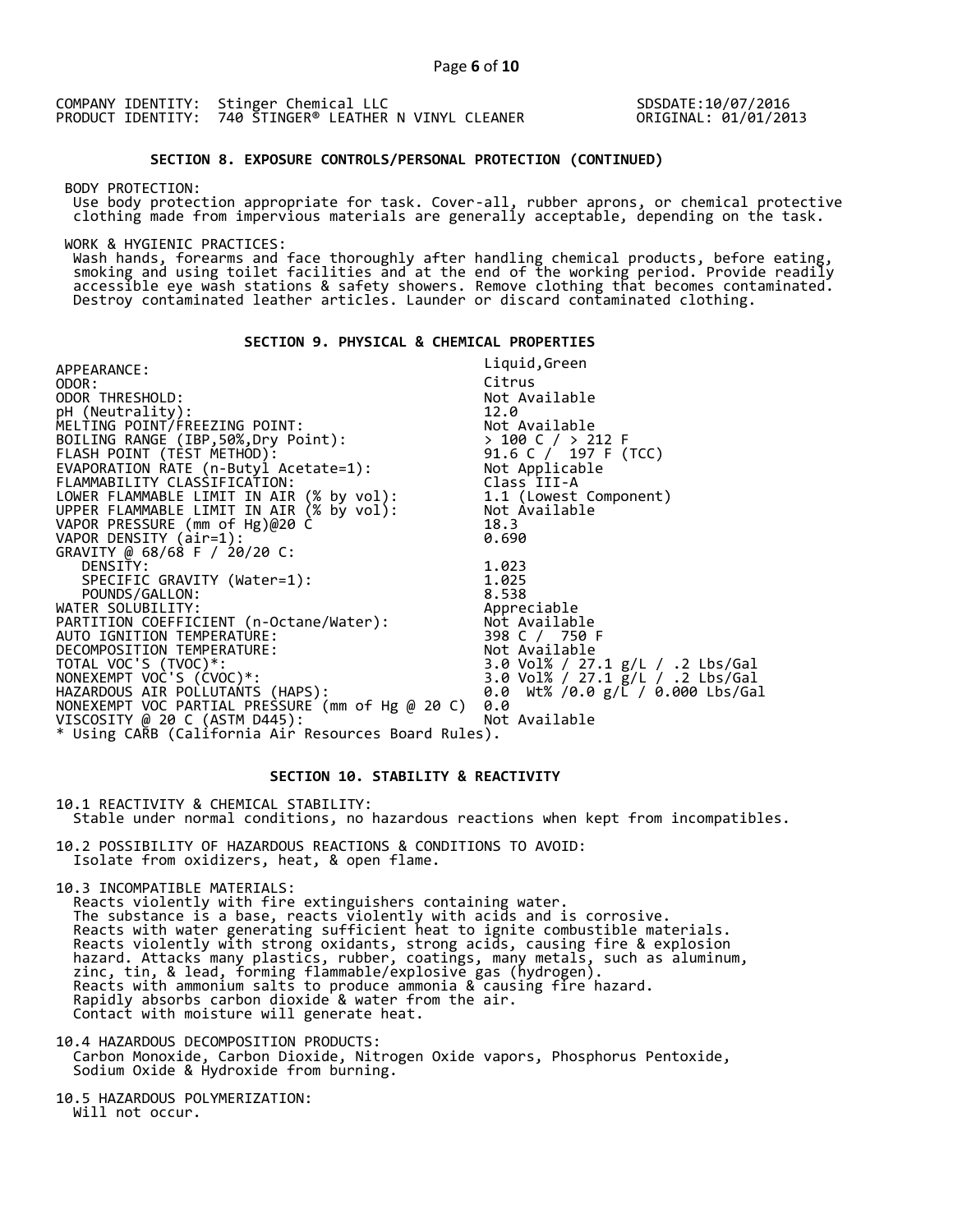SDS DATE: 10/07/2016 ORIGINAL: 01/01/2013

### **SECTION 11. TOXICOLOGICAL INFORMATION**

## **11.1 ACUTE HAZARDS**

 11.11 EYE & SKIN CONTACT: Primary irritation to skin, defatting, dermatitis. 11.12 This product may cause allergic skin reaction. Absorption thru skin increases exposure. Primary irritation to eyes, redness, tearing, blurred vision. Liquid can cause eye irritation. Wash thoroughly after handling.

 11.12 INHALATION: Anesthetic. Irritates respiratory tract. Acute overexposure can cause serious nervous system depression. Vapor harmful. Breathing vapor can cause irritation. Acute overexposure can cause harm to affected organs by routes of entry. The applicable occupational exposure limit value should not be exceeded during any part of the working exposure.

 11.13 SWALLOWING: Swallowing can cause abdominal irritation, nausea, vomiting & diarrhea.

#### **11.2 SUBCHRONIC HAZARDS/CONDITIONS AGGRAVATED**

 MEDICAL CONDITIONS AGGRAVATED BY EXPOSURE: Pre-existing disorders of any target organs mentioned in this Document can be aggravated by over-exposure by routes of entry to components of this product. Persons with these disorders should avoid use of this product.

## **11.3 CHRONIC HAZARDS**

 11.31 CANCER, REPRODUCTIVE & OTHER CHRONIC HAZARDS: This product has no carcinogens listed by IARC, NTP, NIOSH, OSHA or ACGIH, as of this date, greater or equal to 0.1%. Absorption thru skin may be harmful.

11.32 TARGET ORGANS: May cause damage to target organs, based on animal data.

11.33 IRRITANCY: Irritating to contaminated tissue.

11.34 SENSITIZATION: No component is known as a sensitizer.

11.35 MUTAGENICITY: No known reports of mutagenic effects in humans.

11.36 EMBRYOTOXICITY: No known reports of embryotoxic effects in humans.

11.37 TERATOGENICITY: No known reports of teratogenic effects in humans.

11.38 REPRODUCTIVE TOXICITY: No known reports of reproductive effects in humans.

 A MUTAGEN is a chemical which causes permanent changes to genetic material (DNA) such that the changes will propagate across generational lines. An EMBRYOTOXIN is a chemical which causes damage to a developing embryo (such as: within the first 8 weeks of pregnancy in humans), but the damage does not propagate across generational lines. A TERATOGEN is a chemical which causes damage to a developing fetus, but the damage does not propagate across generational lines. A REPRODUCTIVE TOXIN is any substance which interferes in any way with the reproductive process.

#### **11.4 MAMMALIAN TOXICITY INFORMATION**

| <b>MATERIAL</b>             | CAS#     | <b>EINECS#</b>           | LOWEST KNOWN LETHAL DOSE DATA<br>LOWEST KNOWN LD50 (ORAL) |
|-----------------------------|----------|--------------------------|-----------------------------------------------------------|
| Ethylene Glycol Butyl Ether | 111-76-2 | <b>Contract Contract</b> | 320.0 mg/kg(Rabbits)<br>LOWEST KNOWN LC50 (VÁPORS)        |
| Ethylene Glycol Butyl Ether | 111-76-2 | $\sim$                   | 700 ppm (Mice)                                            |
| Ethylene Glycol Butyl Ether | 111-76-2 | $\sim$                   | LOWEST KNÒWN LD́50 (SKIN)<br>440.0 mg/kg (Rabbits)        |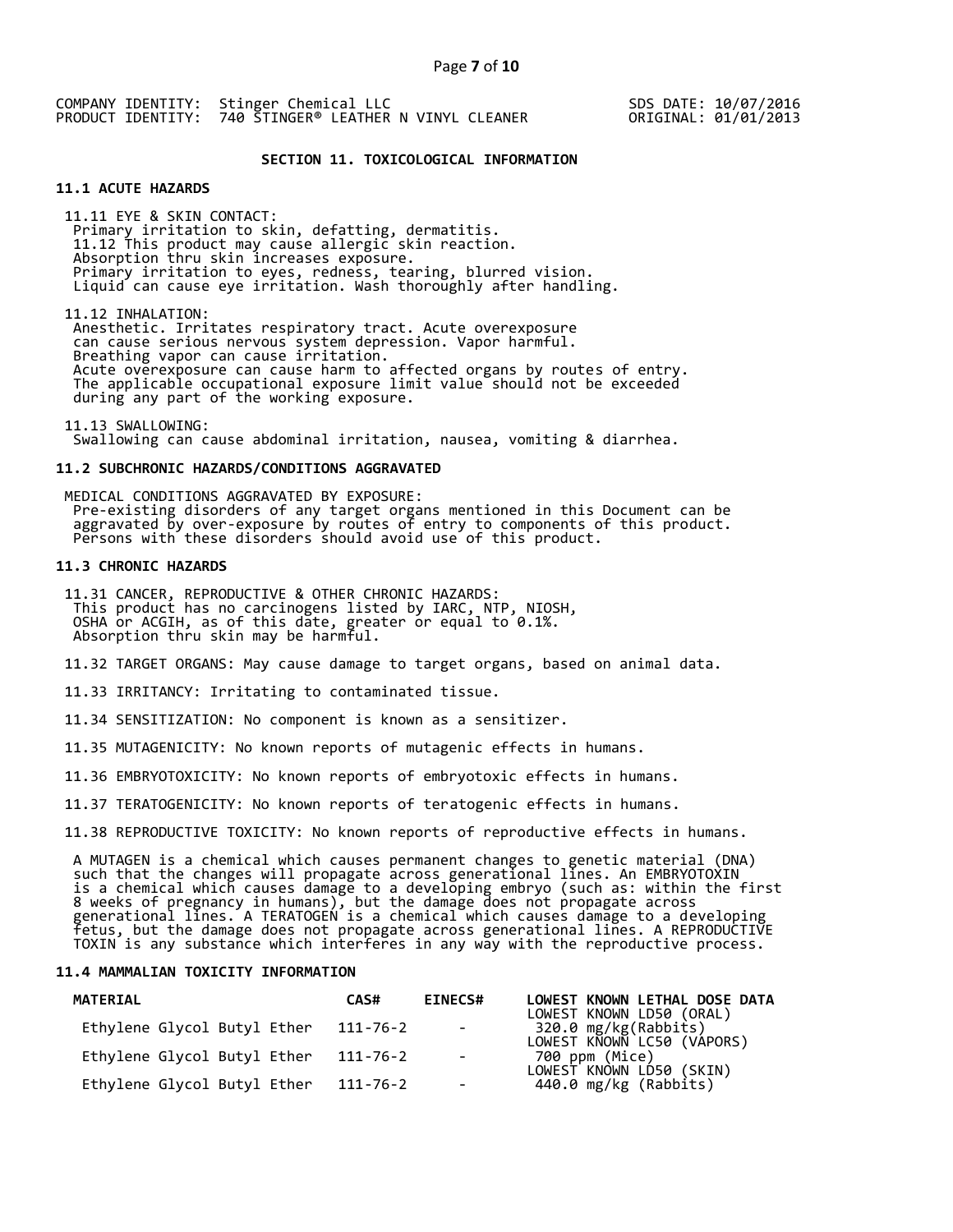SDS DATE: 10/07/2016 ORIGINAL: 01/01/2013

## **SECTION 12. ECOLOGICAL INFORMATION**

**12.1 ALL WORK PRACTICES MUST BE AIMED AT ELIMINATING ENVIRONMENTAL CONTAMINATION.** 

12.2 EFFECT OF MATERIAL ON PLANTS AND ANIMALS: This product may be harmful or fatal to plant and animal life if released into the environment. Refer to Section 11 (Toxicological Information) for further data on the effects of this product's components on test animals.

12.3 EFFECT OF MATERIAL ON AQUATIC LIFE: The most sensitive known aquatic group to any component of this product is: Daphnia Pulex 2.4 ppm or mg/L (48 hour exposure). Keep out of sewers and natural water supplies. The substance is very toxic to aquatic organisms. The substance may be hazardous in the environment. Special attention should be given to water organisms.

12.4 MOBILITY IN SOIL Mobility of this material has not been determined.

12.5 DEGRADABILITY This product is partially biodegradable.

12.6 ACCUMULATION Bioaccumulation of this product has not been determined.

## **SECTION 13. DISPOSAL CONSIDERATIONS**

The generation of waste should be avoided or minimized wherever possible. Dispose of surplus and non-recyclable products via a licensed waste disposal contractor. Waste should not be disposed of untreated to the sewer unless fully compliant with the requirements of all authorities with jurisdiction. Waste packaging should be recycled. Incineration or landfill should only be considered when recycling is not feasible. This material and its container must be disposed of in a safe way. Care should be taken when handling emptied containers that have not been cleaned or rinsed out. Empty containers and liners may retain some product residues. Vapor from some product residues may create a highly flammable or explosive atmosphere inside the container. **DO NOT PRESSURIZE, CUT, WELD, BRAZE, SOLDER, DRILL, GRIND, OR EXPOSE USED CONTAINERS TO HEAT, FLAME, SPARKS, STATIC ELECTRICITY, OR OTHER SOURCES OF IGNITION. THEY MAY BURST AND CAUSE INJURY OR DEATH.** Avoid dispersal of spilled material and runoff and contact with soil, waterways, drains and sewers. Processing, use or contamination may change the waste disposal requirements. Do not dispose of on land, in surface waters, or in storm drains. Waste should be recycled or disposed of in accordance with regulations. Large amounts should be collected for reuse or consigned to licensed hazardous waste haulers for disposal. **ALL DISPOSAL MUST BE IN ACCORDANCE WITH ALL FEDERAL, STATE, PROVINCIAL, AND LOCAL REGULATIONS. IF IN DOUBT, CONTACT PROPER AGENCIES.** 

## **SECTION 14. TRANSPORT INFORMATION**

MARINE POLLUTANT: No DOT/TDG SHIP NAME: Not regulated for transport on trucks in containers of < 119 Gallons

DRUM LABEL: IATA / ICAO: IMO / IMDG: UN1719, Caustic alkali liquids, N.O.S. (Contains: Tri-potassium polyphosphate Sodium Hydroxide), 8, PG-III NOT REGULATED

(contains: Tri-potassium polyphosphate, Sodium Hydroxide), 8, PG-III EMERGENCY RESPONSE GUIDEBOOK NUMBER: 128

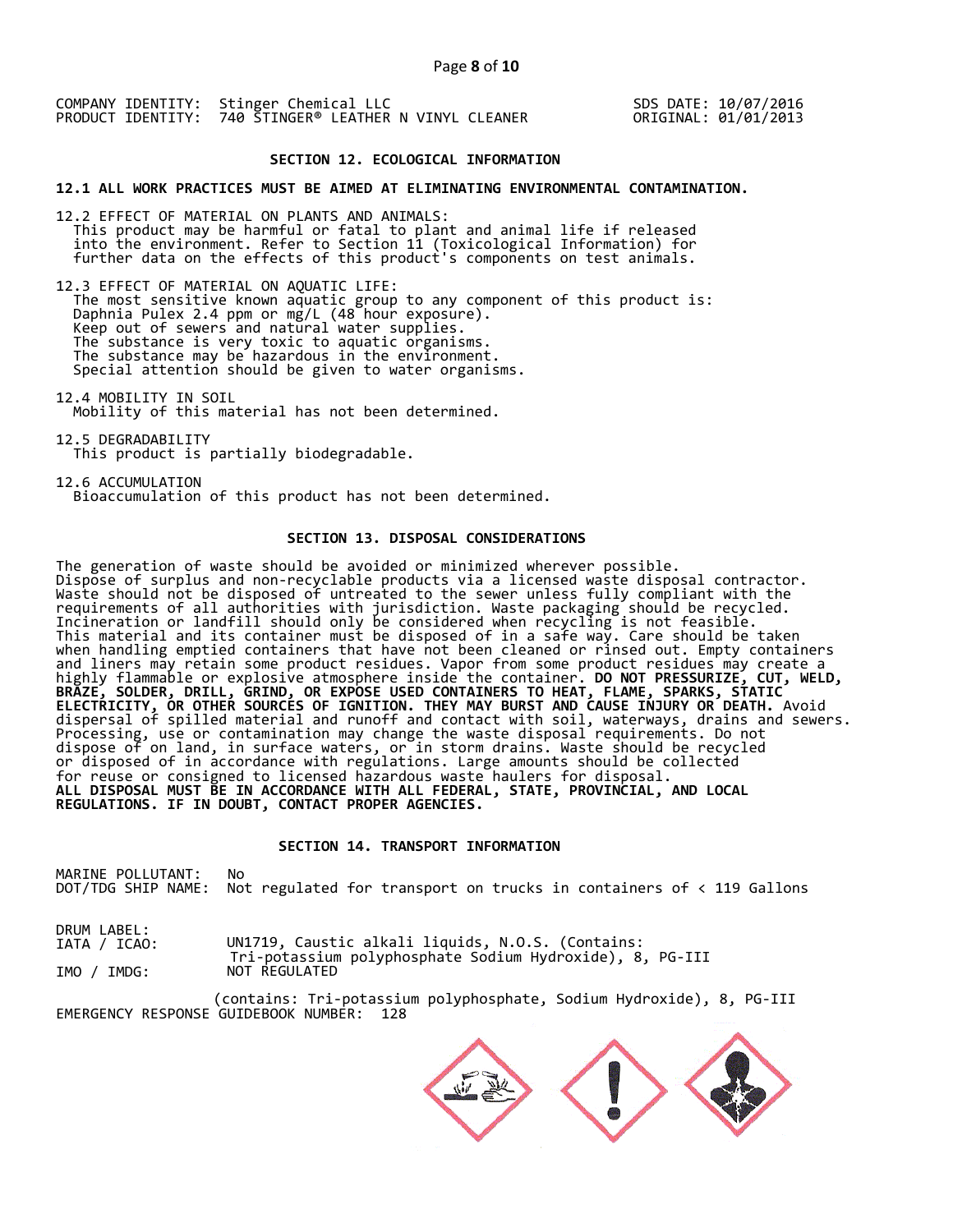SDS DATE: 10/07/2016 ORIGINAL: 01/01/2013

#### **SECTION 15. REGULATORY INFORMATION**

**15.1 EPA REGULATION: SARA SECTION 311/312 HAZARDS: Acute Health, Chronic Health** 

All components of this product are on the TSCA list. SARA Title III Section 313 Supplier Notification This product contains the indicated <\*> toxic chemicals subject to the reporting requirements of Section 313 of the Emergency Planning & Community Right-To-Know Act of 1986 & of 40 CFR 372. This information must be included in all MSDSs that are copied and distributed for this material.

| SARA TITLE III INGREDIENTS<br>*Sodium Metasilicate Pentahydrate 6834-92-0 215-185-5 0-10 (302,313, RCRA) | CAS#               | <b>EINECS#</b> |           | WT% (REG.SECTION) | RO(LBS)<br>None |
|----------------------------------------------------------------------------------------------------------|--------------------|----------------|-----------|-------------------|-----------------|
| *2-Butoxyethanol                                                                                         | 111-76-2 203-905-0 |                | 0-5 (313) |                   | None            |
|                                                                                                          | $\sim$             |                |           |                   |                 |

 Any release equal to or exceeding the RQ must be reported to the National Response Center (800-424-8802) and appropriate state and local regulatory agencies as described in 40 CFR 302.6 and 40 CFR 355.40 respectively. Failure to report may result in substantial civil and criminal penalties. State & local regulations may be more restrictive than federal regulations.

#### **15.2 STATE REGULATIONS:**

 THIS PRODUCT MEETS REQUIREMENTS OF SOUTHERN CALIFORNIA AQMD RULE 443.1 & SIMILAR REGULATIONS

 CALIFORNIA SAFE DRINKING WATER & TOXIC ENFORCEMENT ACT (PROPOSITION 65): This product contains no chemicals known to the State of California to cause cancer or reproductive toxicity.

#### **15.3 INTERNATIONAL REGULATIONS**

 The identified components of this product are listed on the chemical inventories of the following countries: Australia (AICS), Canada (DSL or NDSL), China (IECSC), Europe (EINECS, ELINCS), Japan (METI/CSCL, MHLW/ISHL), South Korea (KECI), New Zealand (NZIoC), Philippines (PICCS), Switzerland (SWISS), Taiwan (NECSI), USA (TSCA).

## **15.4 CANADA: WORKPLACE HAZARDOUS MATERIALS INFORMATION SYSTEM (WHMIS)**

 B3: Combustible Liquid. D2B: Irritating to skin / eyes.

 This product was classified using the hazard criteria of the Controlled Products Regulations (CPR). This Document contains all information required by the CPR.

#### **SECTION 16. OTHER INFORMATION**

### **16.1 HAZARD RATINGS:**

 **HEALTH (NFPA): 2, HEALTH (HMIS): 2, FLAMMABILITY: 2, PHYSICAL HAZARD: 0**  (Personal Protection Rating to be supplied by user based on use conditions.) This information is intended solely for the use of individuals trained in the NFPA & HMIS hazard rating systems.

16.2 EMPLOYEE TRAINING

 See Section 2 (Hazards Identification). Employees should be made aware of all hazards of this material (as stated in this SDS) before handling it.

16.3 SDS DATE: 02/19/2015